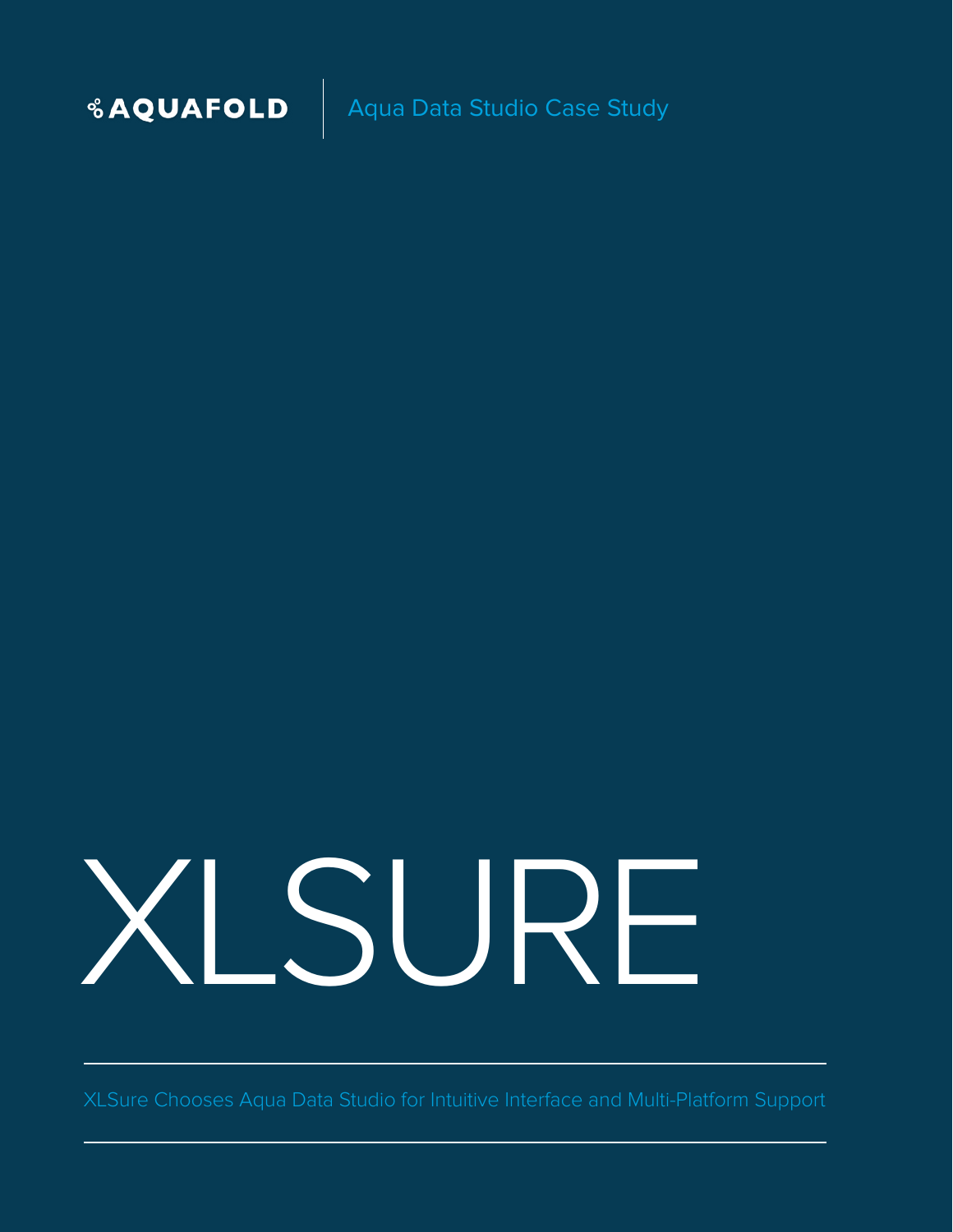## **Challenge**

Brad Skidmore is a Denver-based consultant and software/database developer with XLSure, who works with Oracle, SQL Server, Db2 and MySQL databases, among others. Many of the companies Skidmore works with use a mix of different database platforms in their IT environment. "It's a nightmare because you have to have several tools for each database, and switching between different environments takes a lot of time."

#### ORGANIZATON PROFILE

**Industry** Database Consultant **Headquarters** Denver, CO **Website** [xlsure.com](http://xlsure.com/)

## Solution

After evaluating Toad, Quest, SQuirreL, SSMS and Redgate, Skidmore selected Aqua Data Studio (ADS) in 2012 to make it easier to switch back and forth between heterogeneous database environments, which often include instances for local development, test, QA, user acceptance testing, stage and production. He was especially impressed with the product's organizational capabilities, as well as its code formatting and script generation features for schema comparisons. He stated, "I was sold on the tool right away because of its feature-rich capabilities and the database organization options."

According to Skidmore, "ADS is able to organize all of those connections and easily switch between different environments. Filtering out certain databases helps out a lot. That alone is worth the product. It's so easy and very intuitive."

Setting up multiple servers is easy using the ADS server clone feature, as is the drag and drop feature to create different server groups within the server navigation tree hierarchy as things change. Skidmore also likes the ADS "Beautify" function that cleans up and formats code in lieu of manual formatting, as well as the color coding for different environments. "For instance, all my production environments are red so I know, 'don't make changes you shouldn't' on those."



**[Aqua Data Studio]** is so easy and very intuitive.

**Brad Skidmore** - Consultant and Software Developer